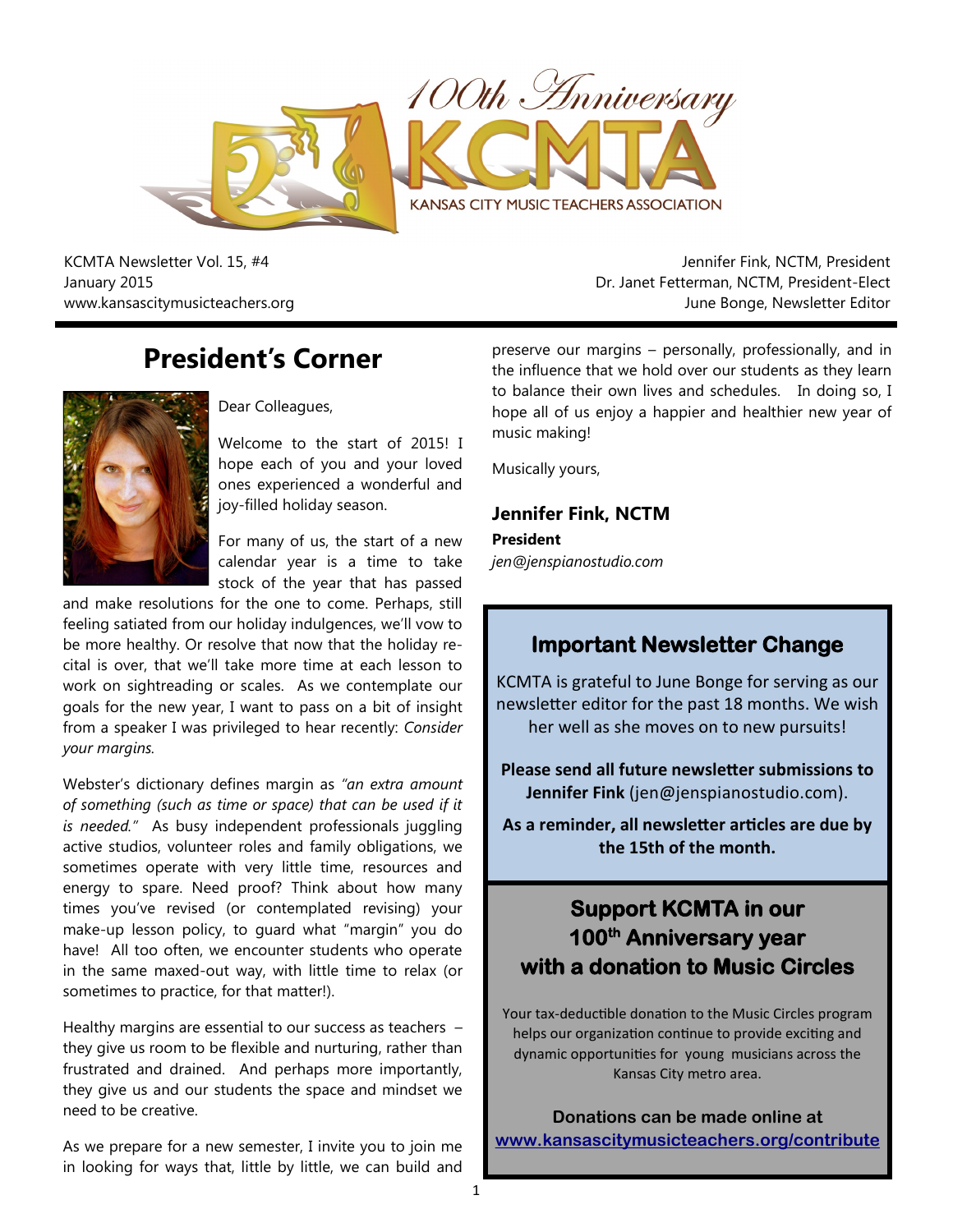# **January Workshop**

Julia Scherer, MM, NCTM, VP Master Lessons *sheerjoypiano@gmail.com*

# **A Teacher's Guide to New Fingering Concepts**

**Presented by Dr. Steven Spooner**

*January 6, 2015 10:00 AM Schmitt Music*



Critics and audiences have unanimously hailed the distinctive and compelling performances of Naxos recording artist **Steven Spooner**, describing him as "a pianist in the tradition that many believe died with the likes of Horowitz, Arrau, Bolet, Cziffra, and Wild. His talent, to my ears, is easily the equal of most major pianists of today" (FANFARE MAGAZINE). Passionately devoted to the solo recital, Steven has been engaged and often re-engaged at prestigious venues all over the world and this past season has daringly reinvented the solo recital format by allowing audiences to vote for one of several programs he has prepared. Steven is a star on the new XOTV show called A Life of Music.

Steven has been unusually successful in the limited number of international piano competitions in which he participated—he was a prizewinner at each of the seven international piano competitions he entered and top prizewinner at both the Hilton Head International Piano Competition and the Artlivre International Piano Competition. He captured First Prize and was recipient of the Niekamp Career Grant as most outstanding pianist in French music at the Paris Conservatory. His performances and recordings of works by Liszt have garnered particular attention worldwide.

Steven has released 15 recordings on the Naxos, TMG, EMR Classics, Everythingmusic, and IU recording labels. He studied at Paris Conservatory, Moscow and Tbilisi Conservatories in the former Soviet Union, and Indiana University, Bloomington. In 2008 he was the final recipient of the Ivory Classics Foundation prize that enabled him to study with the legendary virtuoso Earl Wild. He serves a guest artist at several international music festivals each year and is increasingly in demand for his engaging masterclasses at major music institutions. Steven currently serves on the piano faculty at the University of Kansas and is a Steinway artist.

You can follow Steven's many fascinating and inspiring pursuits at the links below:

[www.stevenspooner.com](http://www.stevenspooner.com/)

[https://www.facebook.com/pages/Steven-Spooner](https://www.facebook.com/pages/Steven-Spooner/205742743337)

[http://www.youtube.com/user/stevenspooner](http://www.youtube.com/user/richtermaniac)

<https://www.xotv.me/a-life-of-music>

I'll bet you are as curious as I am to learn about the new fingering concepts that Steve is going to introduce. New concepts for the new year—what a terrific way to launch into KCMTA's centennial!



**Hit the jackpot at the 2015 MTNA National Conference with an array of sessions, exhibits and special guests, you can't lose!**

The Rio Hotel in Las Vegas will play host to nearly 2,000 music teachers, students and industry experts March 21–25, 2015, for the annual 5-day celebration of the music teaching profession. Highlights of the Conference will include evening recitals by Sir James and Lady Jeanne Galway, the Canadian Brass, and Ann Schein. Lang Lang will present an advanced piano master class, and Scott McBride Smith will conduct an intermediate piano master class.

Conference attendees have the opportunity to network with colleagues from around the globe, experience sessions by internationally known pedagogues and witness performances by accomplished artists and budding student competitors.

After the conference, share your "winnings"—and don't let what happened in Vegas stay in Vegas!

**For more information, and to register, visit [www.mtna.org.](http://www.mtna.org) A discounted fee is available to teachers who register before February 3, 2015.**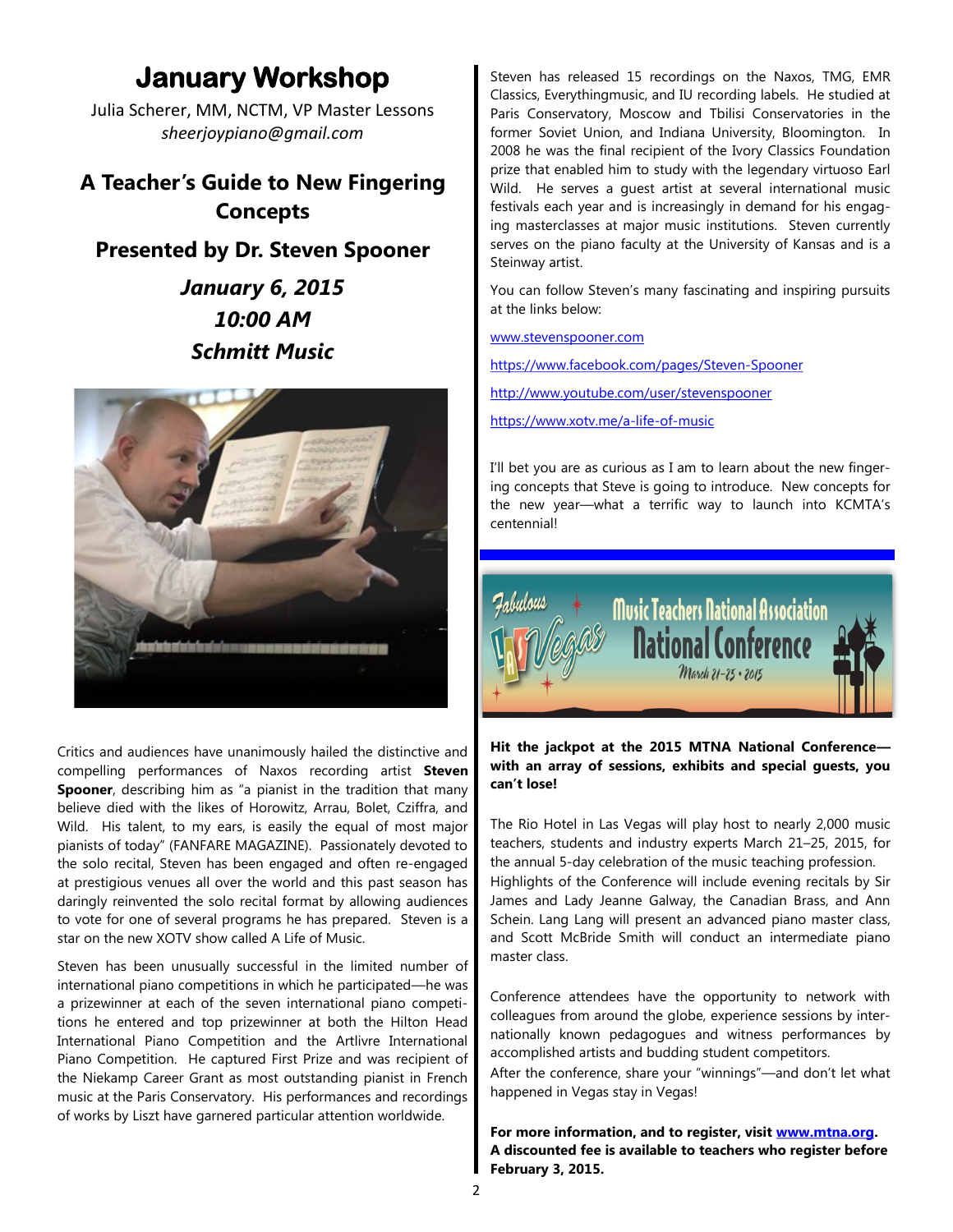# **KMTA to Honor Dr. Jack Winerock as a 2014 MTNA Foundation Fellow**

Dear Fellow KMTA (and KCMTA) Members and Friends,

What successes are you enjoying in your studio this year? Have they included benefits from your local association, KMTA, or MTNA? If you've participated in even one event, you've enjoyed (at the very least) some unique camaraderie besides the opportunities for you or your students.

#### **MTNA, through its Foundation Fund, provides financial aid for state and local association projects,** (perhaps it supported the activity you enjoyed recently!) **and it could provide support to you for continuing study!**

From now through January 15, we have an opportunity to make a proud acknowledgement of a tremendous Kansas contribution to music education here, and across our nation, while helping to support the far-reaching work of the Foundation Fund!

I'm sure you've heard that KMTA has selected Dr. Jack Winerock, Professor of Piano and Director of the Piano Division at the University of



Kansas School of Music, as our 2015 MTNA Foundation Fund Fellow honoree. You know that Dr. Winerock has achieved national and international acclaim as a performer, teacher, and lecturer. His degrees are from Juilliard and the U. of Michigan. He has received numerous honors and his students have won prizes in national and international competitions, including the

Chopin Competition in Warsaw, the MTNA National Competition, the National Federation of Music Clubs Competition, and the Johanna Hodges Competition. Many of his students hold important faculty positions in Europe, Asia, and the United States. In fact, we welcome back to Kansas Dr. Michael Kirkendoll, student of Dr. Winerock, as the new piano faculty member at KU!

**You can honor the legacies being created for us by Dr. Winerock and by the MTNA Foundation as you help us raise \$1,000 for the Foundation Fund in his name.** Go to<mtnafoundation.org> and scroll down to the "Make a Contribution" box. You can contribute online or print a PDF form to mail with your check. **Make sure to check the Fellow box below the list of endowments, and write Dr. Winerock's name on the line.** 

We intended to have a table filled with teachers from Kansas to surround our 2014 Fellow, Dr. Steinbauer, as he was honored at last year's Conference Gala. But several of us were happily crowded over to another table by those from other states who were eager to see Dr. Steinbauer celebrated! I'm sure the same will happen this year! Perhaps two tables will be filled with those expressing their support for Dr. Winerock's continued work to elevate the level of musical knowledge and education in Kansas (as our KMTA purposestatement exclaims) and beyond!

**Sally Buxton,** KMTA President *(Reprinted from KMTA eNews)*

# **KCMTA Calendar 2015**

#### **January**

| 6  | Workshop & General Meeting @ Schmitt Music, 9:30 a.m.   |
|----|---------------------------------------------------------|
| 13 | Executive Board Meeting @ Schmitt Music, 9:30 a.m.      |
| 31 | DEADLINE for Concerto Competition & Recitals Enrollment |

#### **February**

| $\overline{3}$ | Workshop & General Meeting @ Schmitt Music, 9:30 a.m. |
|----------------|-------------------------------------------------------|
| <sup>10</sup>  | Executive Board Meeting @ Schmitt Music, 9:30 a.m.    |
| - 21           | Concerto Competition & Recitals @ Schmitt Music       |

#### **March**

| $\mathbf{1}$   | <b>DEADLINE for Achievement Auditions Enrollment</b>                  |
|----------------|-----------------------------------------------------------------------|
| 3              | Workshop & General Meeting, Board meeting @ 9 a.m. before<br>workshop |
| $\overline{4}$ | <b>DEADLINE for Music Progressions Enrollment</b>                     |
| $21 - 25$      | MTNA National Conference - Las Vegas                                  |

#### **April**

| 1         | DEADLINE - Outstanding Teacher Service Award Nominations                 |
|-----------|--------------------------------------------------------------------------|
|           | Workshop & General Meeting @ Schmitt Music, 9:30 a.m.                    |
| $10 - 12$ | Music Progressions @ Village Music Academy                               |
| 14        | Executive Board Meeting @ Schmitt Music (Budget Meeting),<br>$9:30$ a.m. |
| 18-19     | <b>Achievement Auditions</b>                                             |
| 26        | Achievement Auditions Honors Recital                                     |
|           |                                                                          |

#### **May**

|        | Concerto Competition Winner's Recital @ Tri-City Ministries           |
|--------|-----------------------------------------------------------------------|
| 5      | Workshop & General Meeting @ Schmitt Music, 9:30 a.m.                 |
| $\sim$ | $\mathbf{r}$ . The state of $\mathbf{r}$ is the state of $\mathbf{r}$ |

- 19 Executive Board Meeting @ Schmitt Music (Calendar Meeting), 9:30 a.m.
- 23-24 Pianos on Parade Grand Kick-Off @ Union Station

# **Directory Update**

Please note Janet Howard's new email address: jhpiano3@gmail.com